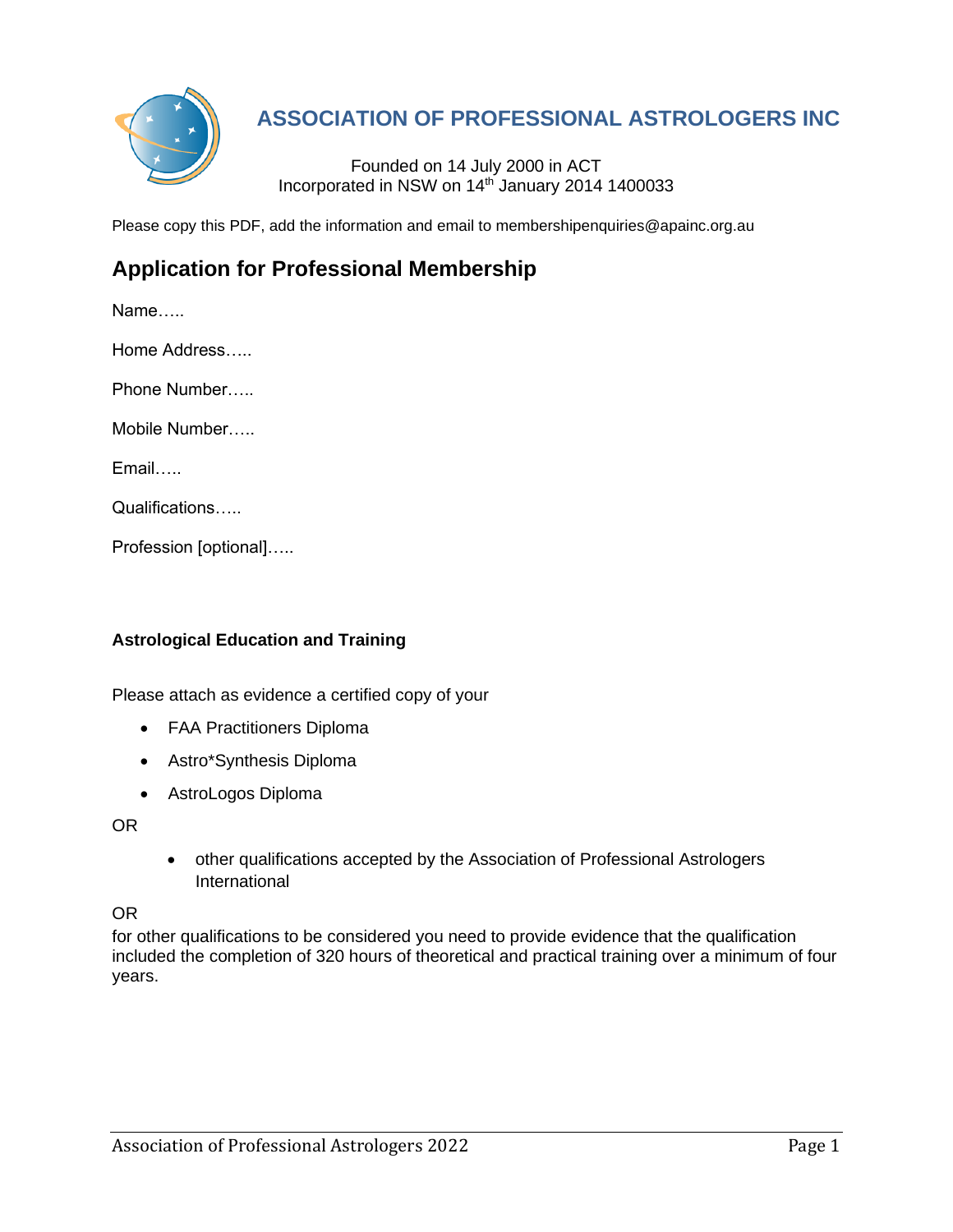## **General Counselling Theory Education**

A minimum 30 hours counselling theory is required from an accredited counselling organisation. A minimum of 38 hours is required on completion of the APA approved units from online Mental Health Academy.

Please attach certified copies of certificates or statement by organisations of successful completion.

### **Supervision**

Membership requirement is a minimum 25 hours supervision with an APA approved supervisor or accredited supervisor, preferably AFTER the completion of the 30/38 hours counselling theory.

• Please attach a certified copy of the log book that includes all details of the supervision i.e. supervisor, dates and times of supervision and whether it was individual or group. If group how many participants.

*Note: The Supervision Log should be signed by the supervisor after each session as evidence of sessions. A reference by the main supervisor must also be supplied upon successful completion.*

#### **Supervisor/s**

Name…..

Address …..

Contact Numbers…..

Qualifications…..

APA Member: Yes / No Approved Supervisor: APA Yes /No PACFA Yes ACA:

Yes

#### **If more than one supervisor please attach further information and list your main supervisor here.**

#### **Other Comments**

Any other comments you may wish to make in support of your application. You may attach a one-page summary.